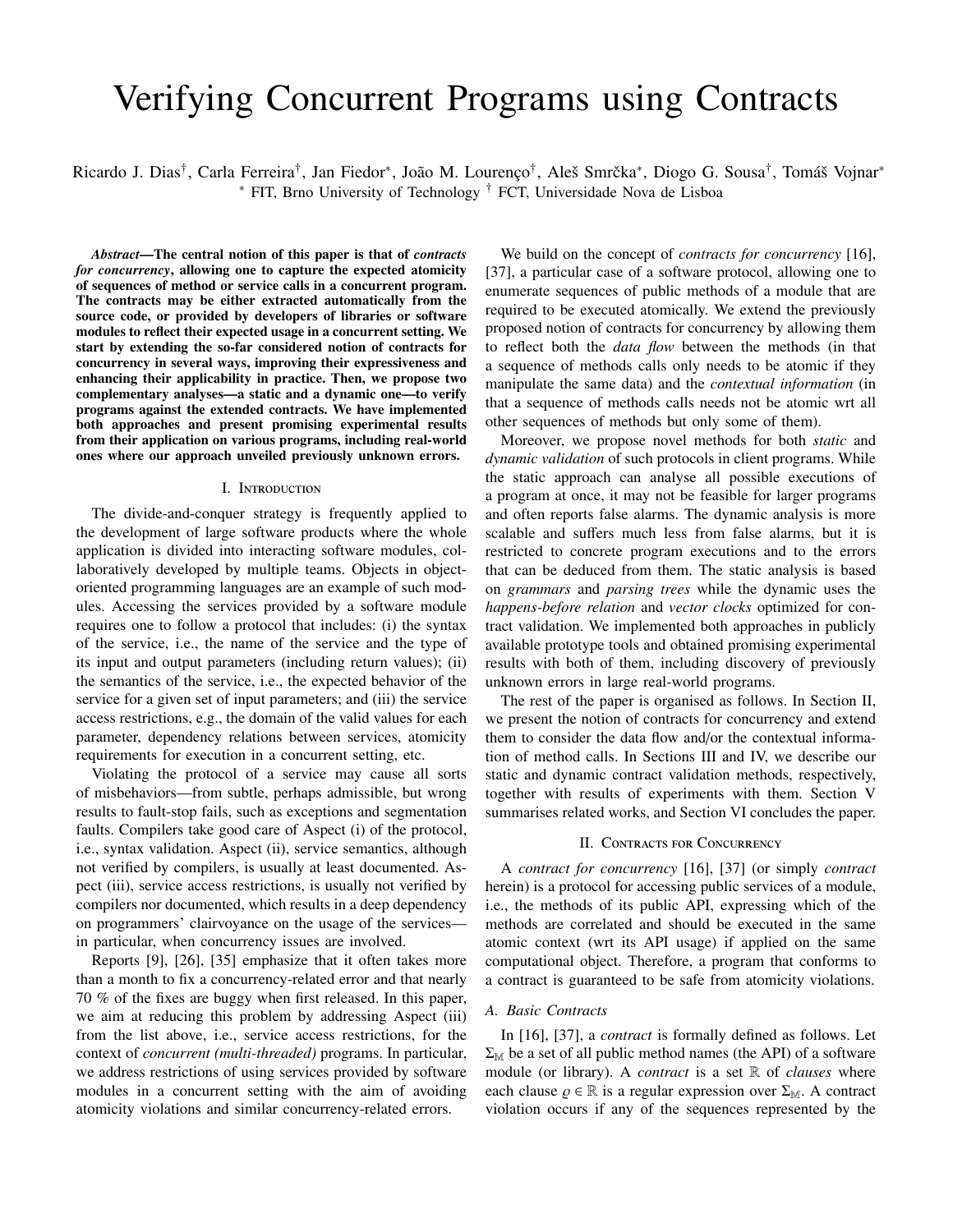contract clauses is interleaved with an execution of methods from  $\Sigma_M$  over the same object.

*Example.* Consider the java.util.ArrayList implementation of a resizable array of the Java standard library, and, for simplicity, take the following subset of the available methods: add(obj), contains(obj), indexOf(obj), get(idx), set(idx, obj), remove(idx), and size(). The below clauses belong to the contract for the ArrayList library:

- $(\rho_1)$  contains indexOf
- $(\rho_2)$  indexOf (set | remove | get)
- $(\varrho_3)$  size (remove | set | get)
- $(\varrho_4)$  add (get | indexOf)

Clause  $\varrho_1$  states that the execution of contains() followed by indexOf() should be atomic. Otherwise, the program may confirm the existence of an object in the array but fail to obtain its index as a concurrent thread can, e.g., remove the object. Clause  $\varrho_2$  represents a similar scenario where the index of an object is obtained and then the index is used to modify the object. Without atomicity, a concurrent change of the array may shift the position of the object and cause malfunction. Clause  $\varrho_3$  deals with programs that verify whether a given index is in a valid range (e.g., index  $\langle$  size()) and then access the array. To ensure size() is still valid when accessing the array, the calls must execute atomically. Clause  $\rho_4$ represents a scenario where an object is added to the array and then the program tries to obtain information about it by querying the array. Without atomicity, the object may no longer exist or its position in the array may have shifted.

Another relevant clause in the contract of ArrayList is:

# $(\rho_5)$  contains indexOf (set | remove)

However, the contract's semantic already enforces this clause since it results from the composition of clauses  $\varrho_1$  and  $\varrho_2$ .

Still, it turns out that the above definition of contracts for concurrency is sometimes quite restrictive and can classify valid concurrent programs as unsafe. Hence, in Sections II-B and II-C, we propose two extensions that improve the expressiveness of contracts: one extends them with parameters, making it possible to consider the data flow between method calls; and the other adds contextual information that restricts the situations in which atomicity shall be enforced.

# *B. Extending Contracts with Parameters*

Figure 1 illustrates a situation where basic contracts may be too restrictive. It shows a procedure that replaces item a in an array by item b. The procedure contains two atomicity violations: (i) item a does not need to exist anymore when indexOf is called; and (ii) the index obtained may be outdated when set is executed. A basic contract of Section II-A could cover this situation by a clause  $(\varrho_6)$  contains indexOf set. However, the given sequence needs to be executed atomically only if contains and indexOf have the same argument, and the result of indexOf is used as the first argument of set.

To express in a contract how the flow of data influences the dependencies between methods, we extend the contract specification by considering *method call parameters* and *return*

# void replace(int a, int b) { if (array.contains(a)) { int idx=array.indexOf(a);  $array.set(idx, b);$  } }

Fig. 1: Example of atomicity violation with data dependencies.

*values*, expressed as *meta-variables*. Then, if a contract should be enforced only if the same object appears as an argument or as the return value of multiple calls in the given call sequence, we may express that by using the same meta-variable at the position of all the concerned parameters and/or return values.

Clause  $\rho_6$  may then be refined as follows—in particular, note the repeated use of meta-variables X/Y, requiring the same objects  $o_1/o_2$  to appear at the positions of  $X/Y$ , resp.:  $(\varrho_6')$  contains(X) Y = indexOf(X) set(Y, \_). Here, the underscore is a free meta-variable that imposes no restrictions.

*Example.* With the above extension, it is possible to refine the contract for java.util.ArrayList as follows:

 $(\varrho'_1)$  contains(X) indexOf(X)<br> $(\varrho')$  X = indexOf() (remove  $(\rho_2^j)$  X = indexOf(\_) (remove(X) | set(X, \_) | get(X))<br>(c') X = size() (remove(X) | set(X) | get(X))  $(\overline{\rho}_3^7)$  X = size() (remove(X) | set(X, \_) | get(X))<br> $(\overline{\rho}_1^{\prime})$  add(X) (get(X) | index(H(X)))  $(\varrho_4')$  add(X) ( get(X) | indexOf(X) )

This contract captures in detail the dependencies between method calls, expressing the relations that are problematic, excluding those that do not constitute atomicity violations.

#### *C. Extending Contracts with Spoilers*

Interleaving a sequence of calls listed in a contract clause with some methods of the given API may lead to an atomicity violation, while this is not the case for other methods. This is, however, not reflected in the basic contracts. For example, the clause contains indexOf states that this sequence of calls must always be executed atomically (wrt methods of the given module), regardless of which methods the other threads are executing. Interleaving a thread executing this sequence with another one is thus a contract violation regardless of whether the other thread executes remove or get, not distinguishing that the former is harmful while the latter not.

To cope with the above, we propose to augment contracts with *contextual information*, allowing one to express in which context the contract clauses shall be enforced. For that, each clause of the basic contract (now called a *target*) will be coupled with a set of *spoilers* that restrict its application. A spoiler represents a set of sequences of methods that may violate its target. Client programs must then ensure that each target is executed atomically wrt its spoilers, whenever executed on the same object. For the target clause contains indexOf, a possible spoiler is remove, and the extended clause would be: contains indexOf  $\leftarrow$  remove.

Formally, as before, let R be the set of *target* clauses where each target  $\rho \in \mathbb{R}$  is a regular expression over  $\Sigma_M$ . Let  $\mathbb S$  be the set of *spoilers* where each spoiler  $\sigma \in \mathbb{S}$  is a regular expression over  $\Sigma_M$ . We also define the alphabets  $\Sigma_R \subseteq \Sigma_M$  and  $\Sigma_S \subseteq \Sigma_M$ for the methods used in the targets or spoilers, respectively.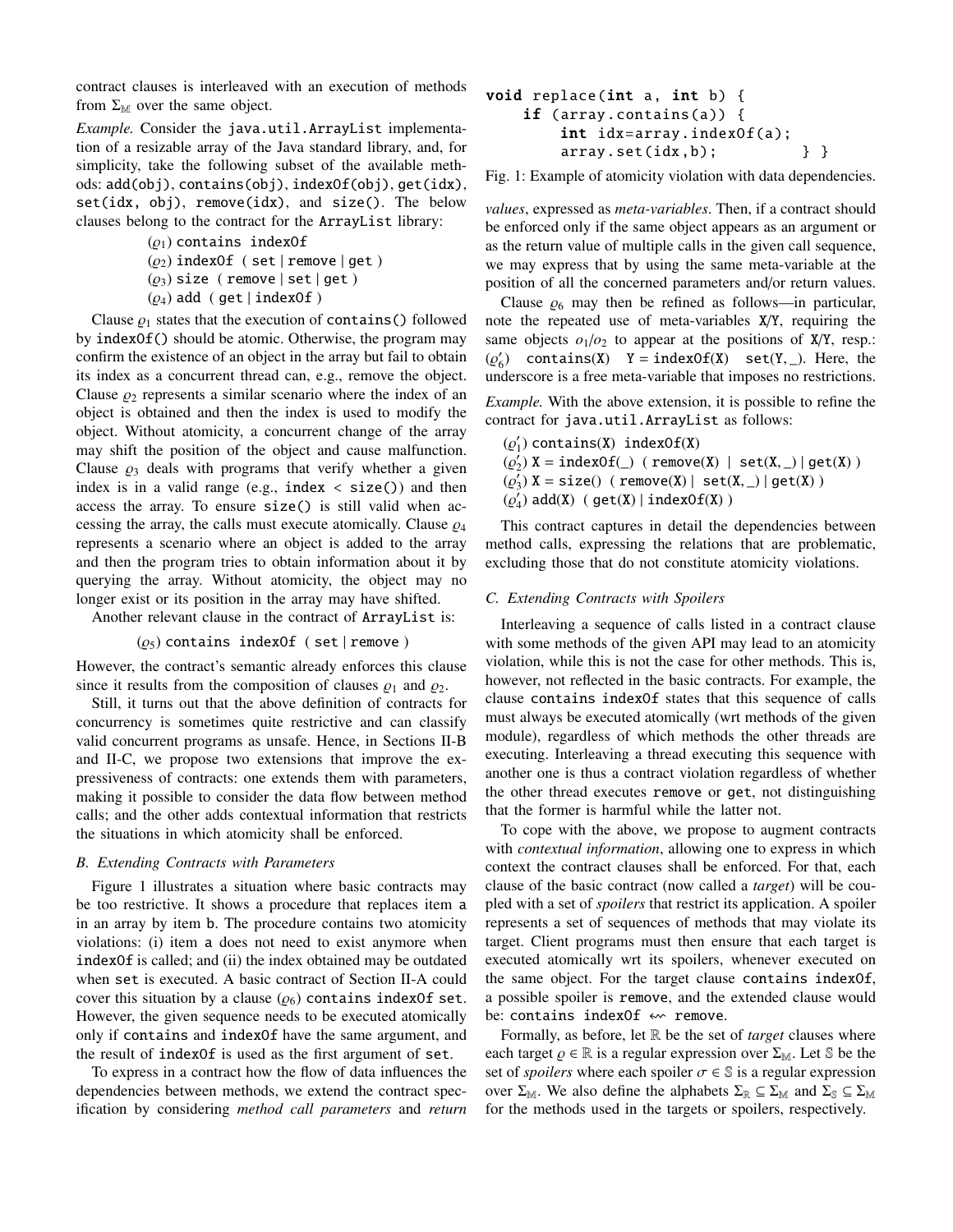A *contract* is then a relation  $\mathbb{C} \subseteq \mathbb{R} \times \mathbb{S}$  which defines for each target the spoilers that may cause atomicity violations. Note that one target may be violated by more than one spoiler and also one spoiler may violate more than one target. A contract is violated if any sequence represented by a target  $\rho \in \mathbb{R}$  executed on the same object  $\rho$  is fully interleaved with an execution of the sequence representing its spoiler  $\sigma \in \mathbb{C}(\rho)$ on the object *o*. A target sequence *r* is fully interleaved by a spoiler sequence *s* if the execution of *r* starts before the execution of *s* and the execution of *s* ends before that of *r*. 1

*Example.* The basic contract for java.util.ArrayList with spoilers extending it with contextual information is below:

```
(Q_1'') contains indexOf \leftarrow remove
```

```
\overline{(\varrho'_{2})} indexOf (remove | set | get) « remove | add | set<br>\overline{(\varrho'')} size (remove | set | get) ( \overline{\varrho} remove
```
 $(\varrho_{\alpha}^{r_{j}})$  size (remove | set | get)  $\leftrightarrow$  remove<br> $(\varrho_{\alpha}^{r_{j}})$  add, index 0.5  $\leftrightarrow$  remove | set

 $(\varrho_4'')$  add <code>indexOf  $\leftrightsquigarrow$  remove</code>  $|\text{set}$ 

This contract explicitly captures which interferences are harmful and which interleavings shall be forbidden. All other interleavings, not captured by spoilers, are considered safe.

Finally, the extension of contracts with spoilers can be combined with the extension with parameters, allowing one to define fine-grained atomicity requirements for the methods of a module. This can be illustrated by the below clause:

 $contains(X)$  indexO $f(X) \leftrightsquigarrow$  remove(\_).

This clause requires sequences of contains and indexOf to be executed atomically but only when executed over the same object, when dealing with the same item X, and only wrt concurrent execution of remove. This captures the fact that any concurrent removal may lead to an atomicity violation, by either removing object X or by altering its position in the array. Note that add is not a spoiler since it does not interfere with the position of X as elements are added to the end of the array.

# III. STATIC CONTRACT VALIDATION

We now propose a static approach for verifying whether a client program complies with the contract of a given module. We consider contracts in the form defined in Section II-B but restricted to star-free regular expressions.

Our approach is based on checking whether threads launched by the client program always execute atomically any sequence of calls expressed by contract clauses, and it has the following phases: (1) Extract the behaviour of each of the client program's threads wrt the usage of the module under analysis. (2) Determine which of the program's methods are *atomically executed*. We say that a method is *atomically executed* if it explicitly applies a concurrency control mechanism to enforce atomicity, or if the method is always called by other atomically executed methods. (3) For each thread, verify that its usage of the module respects the contract.

The next section covers Phase 1 by introducing an algorithm that extracts the program's behaviour wrt the module's

<sup>1</sup>Partial interleavings of targets and spoilers are not considered to cause an error. If they do, this can be handled by adding a new contract clause (target) whose spoiler is the appropriate fraction of the original spoiler.

methods. Section III-B covers Phases 2 and 3 by proposing an algorithm that verifies whether the extracted behaviour complies to the contract.

## *A. Extracting the Behaviour of a Program*

The behaviour of a program can be seen as the join of the individual behaviours of all threads the program may launch. To extract the usage of a module by a thread, we start by extracting its control flow graph (CFG) [1] from the source code. From the CFG of a thread *t*, it is then simple to construct a context-free grammar  $G_t$  such that if there is an execution path of *t* that runs a sequence of method calls, then that sequence is a word of the language represented by *G<sup>t</sup>* .

Context-free grammars were chosen to describe the structure of CFGs since they can capture the call relations between methods that cannot be captured by weaker classes of languages. Moreover, an advantage of using context-free grammars (compared with other static analysis techniques) is that we can use efficient parsing algorithms within the analysis.

Definition 1. The CFG of the client's program thread *t* is encoded by the grammar  $G_t = (N, \Sigma_M, P, I)$  where *N* is the set of nodes of the CFG (non-terminals),  $\Sigma_{\mathbb{M}}$  is the set of the identifiers of the public methods M of the module under analysis (terminals), *I* is the initial non-terminal defined as the entry method, and *P* is the set of productions defined below.

A CFG node is denoted by  $\alpha$  :  $\llbracket v \rrbracket$  where  $\alpha$  is the non-terminal that represents the node and  $v$  its type. We distinguish the following types of nodes: *entry*—the entry node of a method, *mod.h()*—a call to method h() of the module *mod* under analysis, *g()*—a call to method g() of the client program, and *return*—the return point of a method. The function  $succ: N \rightarrow \mathcal{P}(N)$  is used to obtain the successors of a given node *N* in the CFG. The entry method for a thread is determined by looking for extensions of the Thread class or implementations of the Runnable interface. The set *P* of productions is then defined by Rules 1–5 as follows (no other productions belong to *P*):

for  $\alpha$  : [[entry]],  $\{\mathcal{F} \to \alpha\} \cup \{\alpha \to \beta \mid \beta \in succ(\alpha)\} \subset P$  (1)<br>:  $\alpha$  : [[mod.h()]],  $\{\alpha \to \mathbf{h}\beta \mid \beta \in succ(\alpha)\} \subset P$  (2)

for  $\alpha$  : [[mod.h()]],  $\{\alpha \to h\beta \mid \beta \in succ(\alpha)\}\subset P$ 

for 
$$
\alpha : [[g()]], \{\alpha \to \mathcal{G}\beta \mid \beta \in succ(\alpha)\} \subset P
$$
 (3)  
for  $\alpha : [[return]], \{\alpha \to \alpha\} \subset P$  (4)

for 
$$
\alpha
$$
: [return],  $\{\alpha \to \epsilon\} \subset P$  (4)  
 $\alpha$ : **Information**  $[\alpha \to \beta] \beta \in succ(\alpha)] \subset P$  (5)

for  $\alpha$  : [[otherwise]],  $\{\alpha \to \beta \mid \beta \in succ(\alpha)\} \subset P$  (5)

Intuitively, the grammar  $G_t$  represents the control flow of the thread *t*, ignoring everything not related with the module's usage. Rule 1 adds a production that relates the non-terminal  $\mathcal F$ , representing a method  $f()$ , to the entry node of the CFG of f(). Calls to the module under analysis are recorded in *G<sup>t</sup>* by Rule 2. Rule 3 handles calls to other methods of the client program. The return point of a method adds an  $\epsilon$  production to the grammar (Rule 4). All other types of CFG nodes are handled by Rule 5 while preserving the CFG structure.

Notice that only the client program code is analyzed, given the module contract clauses and its public methods.

The generated grammar  $G_t$  may be ambiguous, i.e., offer several different derivations of the same word. Each ambiguity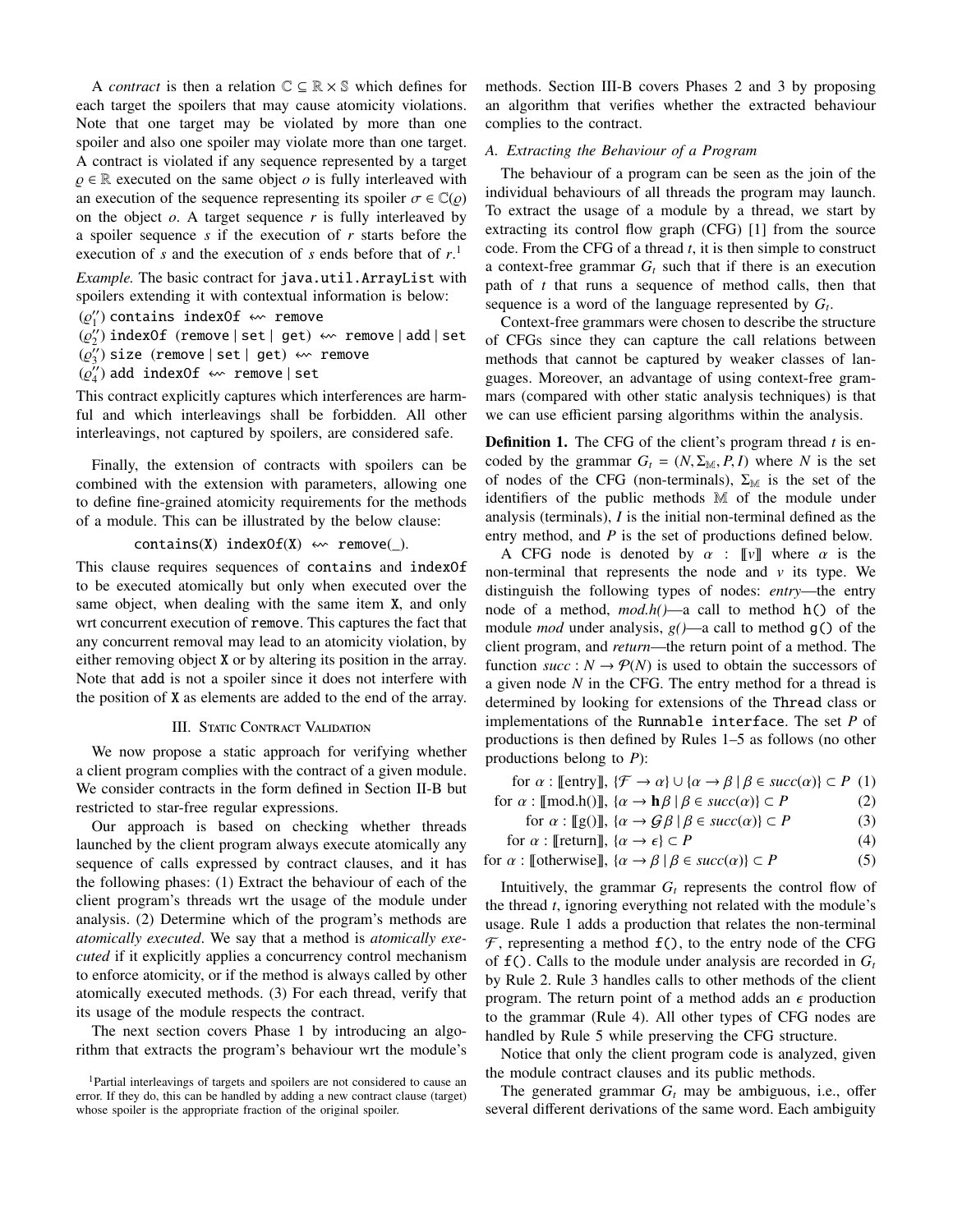in the parsing of a sequence of calls represents different contexts where these calls may be executed by the thread *t*. The ambiguity is thus expected and needed so that the verification of the contract can cover all possible occurrences of sequences of calls in the client program. Since we do not consider the values of data reachable at particular locations, the language may contain sequences of calls that the program can never execute, which may lead to false positives. However, the approach is conservative and never produces false negatives.

# *B. Contract Verification*

The verification must ensure that all sequences of calls specified by a contract are executed atomically by the threads the client program may launch. Algorithm 1 presents the pseudocode of our static approach for verifying this requirement.

The algorithm iterates over program threads (line 2). For each thread *t*, it first generates, as described above, a grammar  $G_t$  that captures the CFG of *t* (line 3). From  $G_t$ , a grammar  $G'$ <sup>*t*</sup> describing all sub-words of the words generated by  $G_t$ is obtained (line 4). The sub-words correspond to parts of executions of the original program. The sub-words must be considered since a contract clause typically corresponds to a part of a run only. For example, if a thread executes a sequence m.a(); m.b(); m.c(); a contract can correspond to **b** c only, which  $G_t'$  allows us to recognize.

The algorithm subsequently iterates over contract clauses  $\rho \in \mathbb{R}$  (line 5) and handles them one-by-one. To see whether a thread may generate a contract clause  $\rho$ , representing a call sequence, it is enough to parse  $\rho$  in  $G'_{t}$  (line 6). This will<br>create a parsing tree for each location from which the thread create a parsing tree for each location from which the thread can execute the given sequence of calls. Function parse() returns the set *T* of these parsing trees.

Each of the parsing trees in  $T$  is then inspected to determine the atomicity of the given call sequence (line 7). In particular, the parsing trees contain information about the location of each of the calls of contract  $\rho$  in the program. Then, by moving upwards in the parsing tree, we can find the node that represents the method under which the call sequence defined by the contract is performed. This node is the lowest common ancestor of the call sequence of  $\rho$  in the parsing tree (line 8).

The algorithm then checks whether the lowest common ancestor is always executed atomically (line 9) to make sure that the whole sequence of calls is executed under the same atomic context. Since it is the *lowest* common ancestor, we are sure to require the minimal synchronization from the program. A parsing tree contains information about the location in the program where a contract violation may occur, and so we can offer detailed instructions to the programmer on where this violation occurs and how to fix it.

Since the grammar  $G_t$  may be ambiguous, it is necessary to use a GLR (generalized *LR*) parsing algorithm to explore all different derivation trees of a word [25]. In particular, in our prototype implementation discussed later on, we use a GLR parser proposed by Tomita in [38], which defines a nondeterministic version of the LR(0) parsing algorithm.

<sup>1</sup> Require: *P: client's program,* R*: module contract;* 2 for  $t \in \text{threads}(P)$  do

3  $G_t \leftarrow \text{build\_grammar}(t);$ 4  $G'_{t} \leftarrow \text{subword\_grammar}(G_{t});$ 5 for  $\rho \in \mathbb{R}$  do<br>6  $T \leftarrow$  pars

```
6 T \leftarrow \text{parse}(G'_t, \varrho);<br>
for \tau \in T do
```

```
7 for \tau \in T do<br>8 N \leftarrow \text{low}
```
8  $N \leftarrow$  lowest\_common\_ancestor( $\tau$ , $\varrho$ );<br>9 **if**  $\neg run \ atomically(N)$  **then return** 

```
if \neg run\_atomically(N) then return ERROR;
```
# <sup>10</sup> return OK;

Algorithm 1: Static contract verification algorithm.

An important point is that the number of parsing trees may be infinite since loops in the CFG will yield corresponding loops in the grammar. The parsing algorithm must therefore detect and prune parsing branches that will lead to redundant loops, ensuring a finite number of parsing trees is returned. To achieve this, the parsing algorithm aborts whenever it detects a loop that did not contribute to parsing a new terminal.

*Example.* The left part of Figure 2 shows a program that uses a module m. The run() method is the entry point of a thread *t*. In the middle of the figure, we show the CFGs generated by the program code. On the top right, we show a simplified version of the  $G_t$  grammar. Methods run(),  $f($ ), and  $g($ ) are represented by non-terminals  $\mathcal{R}, \mathcal{F}$ , and  $\mathcal{G}$ , respectively. The obtained grammar is ambiguous. Consider a contract clause  $\rho = a b$ . The right part of the figure shows two distinct ways to parse  $\rho$ . Both of the trees will be obtained by our algorithm (line 6). The first tree (middle right) has  $\mathcal F$  as the lowest common ancestor of **a b**. As  $\mathcal F$  corresponds to the method  $f(.)$ , which is executed atomically (note the atomic keyword), we conclude that this tree respects the contract. The second tree (bottom right) has  $\mathcal R$  as the lowest common ancestor of **a** b, corresponding to the execution of the **else** branch of run(). This non-terminal  $(R)$  does not correspond to an atomically executed method, the contract is thus not met, and a contract violation is detected. (Another example can be found in [11].)

# *C. Analysis with Points-to*

In object-oriented programming languages, a module is defined as a class, so we should differentiate between different instances of that class as they represent different objects. This section explains how our analysis can be extended to handle multiple instances of a module by using *points-to* information.

To include points-to information, we generate a different grammar for each allocation site of a module. Each allocation site represents an instance of the module, and the algorithm verifies the contract clauses for each allocation site and each thread. The revised algorithm (cf. [11]) is very similar to Algorithm 1. It iterates over threads and module instances generating a grammar  $G_{t_a}$  for a thread  $t$  and a module instance *a*. This grammar can be seen as the behavior of the thread *t* wrt the module instance *a*, ignoring every other instance of that module. To generate the  $G_{t_a}$  grammar, Definition 1 can be easily adapted to take into account the instance *a* only [11].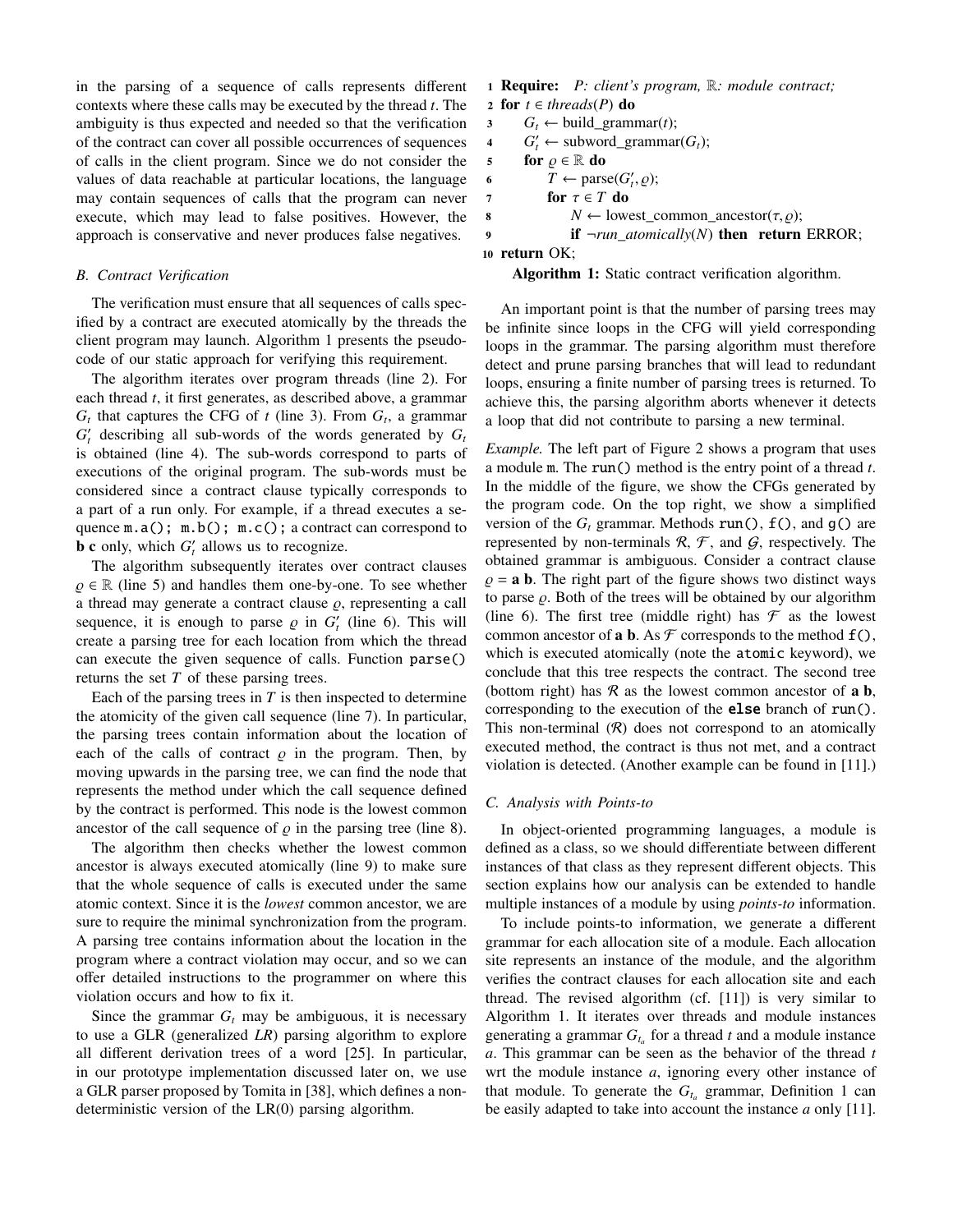TABLE I: Validation results for static analysis.



Fig. 2: A program (left), its CFGs (middle), its ambiguous simplified grammar (top right), and parsing trees of **a b** (right).

#### *D. Class Scope Mode*

Our static analysis checks the entire program, taking into account any sequence of calls spreaded across the whole program (as long as they are consecutive calls to a module). However, this may become infeasible for very large programs. So, for these large programs, we propose a *class scope mode* of our analysis, an operation mode that checks each class individually, ignoring calls to other classes. This mode will detect contract violations where the control flow does not escape the class, which is reasonable since code locality indicates stronger correlations between calls.

In the class scope mode, the grammar describing the behaviours is built for each class instead of each thread. Methods of the class yield non-terminals  $\mathcal{F}_1, \dots, \mathcal{F}_n$  just as before. The only change when creating this grammar is that we create the productions  $I \to \mathcal{F}_1 \mid \cdots \mid \mathcal{F}_n$  as the starting production of the grammar. This means that we consider the execution of all methods of the class under analysis.

# *E. Validation and Evaluation*

To validate the above approach, we have implemented it in a tool called *Gluon* (https://github.com/trxsys/gluon). We used *Gluon* to analyze both some small benchmarking programs with atomicity violations, which can be seen as contract violations, as well as several real-world programs, including Tomcat, Lucene, Derby, OpenJMS, and Cassandra.

The small programs were adapted from the literature [2], [3], [4], [12], [23], [28], [40] where they are typically used to evaluate atomicity violation detection methods. We redesigned each of them as a main program using one or more modules, and we wrote the necessary contracts for each module.

For the larger, real-word programs analyzed, we aimed at discovering new, unknown, atomicity violations. For that, the contracts should ideally be written by the module developers alongside the code. However, this was not the case for the

| <b>Benchmark</b>       | Clauses        | Violations<br>Contract | Positives<br>False | Potentia       | Real           | 500  | ڡ<br>Time |
|------------------------|----------------|------------------------|--------------------|----------------|----------------|------|-----------|
| Allocate Vector [23]   | 1              | 1                      | $\theta$           | $\overline{0}$ | 1              | 183  | 0.120     |
| Coord03 <sup>[2]</sup> | 4              | 1                      | $\theta$           | $\theta$       | 1              | 151  | 0.093     |
| Coord04 <sup>[3]</sup> | $\overline{c}$ | 1                      | 0                  | $\theta$       | 1              | 35   | 0.039     |
| Jigsaw [40]            | 1              | 1                      | $\theta$           | $\overline{0}$ | 1              | 100  | 0.044     |
| Local [2]              | $\overline{c}$ | 1                      | $\theta$           | $\overline{0}$ | 1              | 24   | 0.033     |
| Knight [28]            | 1              | 1                      | $\overline{0}$     | $\overline{0}$ | 1              | 135  | 0.219     |
| <b>NASA</b> [2]        | 1              | 1                      | $\theta$           | $\overline{0}$ | 1              | 89   | 0.035     |
| Store $[32]$           | 1              | 1                      | $\theta$           | $\theta$       | 1              | 621  | 0.090     |
| StringBuffer [3]       | 1              | 1                      | $\theta$           | $\theta$       | 1              | 27   | 0.032     |
| UnderReporting [40]    | 1              | 1                      | 0                  | $\theta$       | 1              | 20   | 0.029     |
| VectorFail [32]        | $\overline{c}$ | 1                      | 0                  | $\overline{0}$ | 1              | 70   | 0.048     |
| Account [40]           | 4              | $\overline{c}$         | $\theta$           | $\overline{0}$ | 2              | 42   | 0.041     |
| Arithmetic DB [28]     | 2              | $\overline{c}$         | $\theta$           | $\overline{0}$ | $\overline{c}$ | 243  | 0.272     |
| Connection [4]         | $\overline{c}$ | $\overline{2}$         | $\theta$           | 0              | $\overline{c}$ | 74   | 0.058     |
| Elevator [40]          | $\overline{c}$ | $\overline{c}$         | $\theta$           | $\theta$       | $\overline{c}$ | 268  | 0.333     |
| OpenJMS 0.7            | 6              | 54                     | 10                 | 28             | $\overline{4}$ | 163K | 148       |
| Tomcat 6.0             | 9              | 157                    | 16                 | 47             | 3              | 239K | 3070      |
| Cassandra 2.0          | 1              | 60                     | 24                 | 15             | $\overline{c}$ | 192K | 246       |
| Derby 10.10            | 1              | 19                     | 5                  | 7              | 1              | 793K | 522       |
| Lucene 4.6             | 3              | 136                    | 21                 | 76             | 0              | 478K | 151       |

considered programs. Given that these programs had a rather large code base, we devised a way to create contracts in an automated manner by using a very simplistic approach that tries to infer the contract's clauses from the synchronized blocks present in the existing code base. The intuition behind this approach is that most sequences of calls that should be atomic are correctly used *somewhere* in the code. Having this in mind, we look for sequences of calls done to a module that are used atomically at least twice in the program as this situation may indicate that these calls are correlated and should be atomic everywhere. We used these sequences as clauses for our contracts after manually filtering a few irrelevant ones.

Since the considered real-world programs use dynamic class loading, it is impossible to obtain complete points-to information, and so we took a pessimistic approach and assumed every module instance could be referenced by any variable that is type-compatible. We also used the class scope mode described in Section III-D as it would be impractical to analyze such large programs with the scope of the whole program. These restrictions do not apply to the small programs analyzed.

Table I summarizes the results of our experiments. The table contains both the micro and macro benchmarks (top/bottom lines, resp.). The columns represent the number of clauses of the contract (*Clauses*); the number of violations of those clauses (*Contract Violations*); the number of false positives, i.e., sequences of calls that, in fact, the program will never execute (*False Positives*); the number of potential atomicity violations, i.e., atomicity violations that could happen *if* the object was concurrently accessed by multiple threads (*Potential AV*); the number of atomicity violations that can really occur and compromise the correct execution of the program (*Real AV*); the number lines of code of the benchmark (*SLOC*); and the time it took for the analysis to complete (*time*).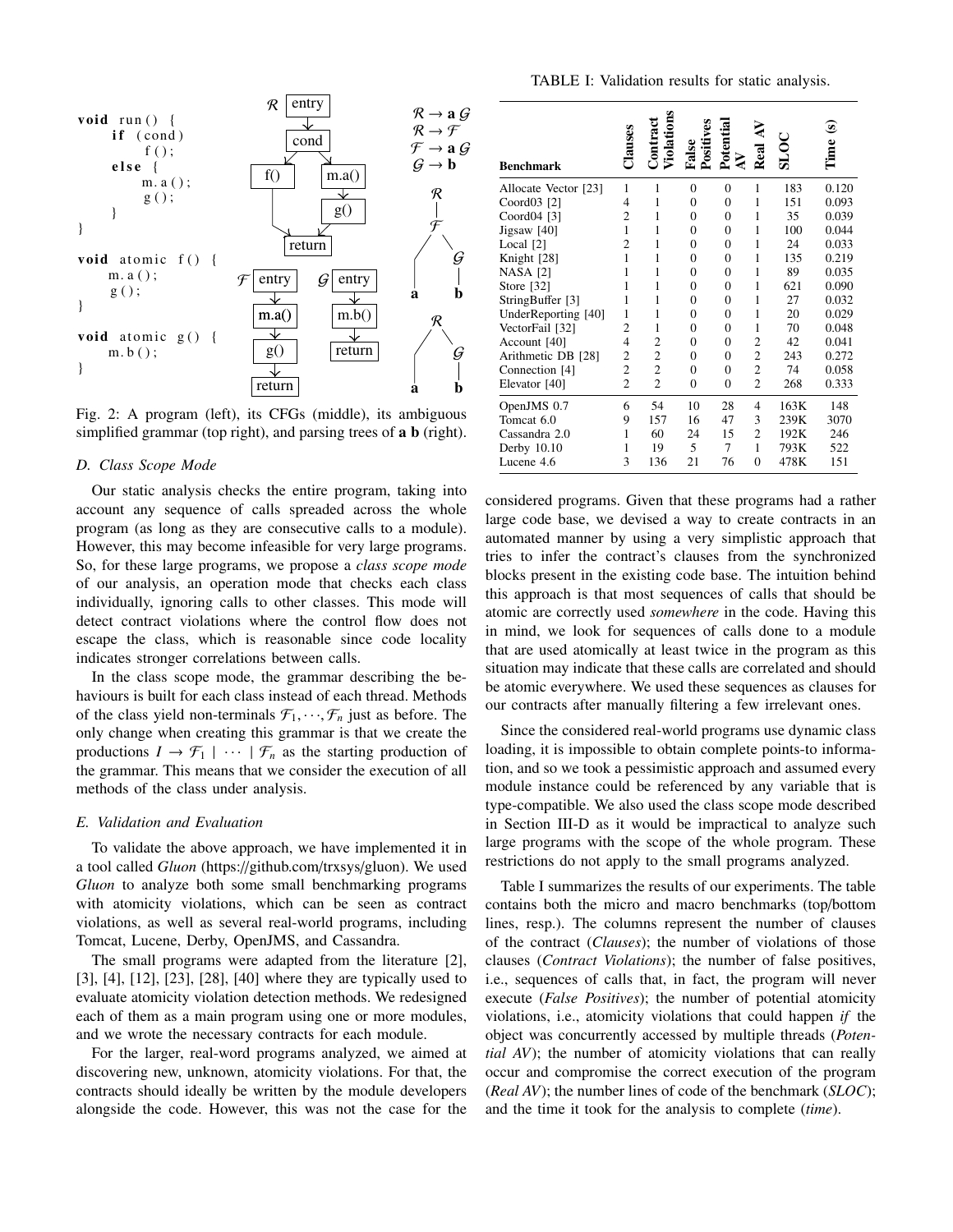For the microbenchmarks, *Gluon* was able to detect all violations of the contracts by the client programs. The absence of false negatives supports the soundness of the analysis. Since some of our tests included additional contract clauses not present in the original test programs, the results also indicate that the approach is not too inclined towards generating false positives. We created a corrected version of each microbenchmark which was also verified, and the prototype confirmed the compliance of the program with the module contract. Correcting the programs was easy since *Gluon* pinpoints the methods that must be made atomic and ensures the synchronization required has the finest possible scope (due to the use of the *lowest* common ancestor of the terminals in the parse tree).

Our tests with the macrobenchmarks have shown that *Gluon* can be applied to larger-scale programs with good results. Even with a simple automated contract generation, we were able to detect 10 atomicity violations in real-world programs. Six of these bugs were reported (Tomcat<sup>2</sup>, Derby<sup>3</sup>, Cassandra<sup>4</sup>). Two of them were immediately confirmed<sup>2</sup> as bugs by the Tomcat software development team and fixed in Tomcat 8.0.11, one was considered highly unlikely, and three have a pending confirmation. The false positives incorrectly reported by *Gluon* were all due to conservative points-to information in case of dynamic class loading.

The performance results show that *Gluon* is directly usable for small and medium-sized programs. For large programs, the *class scope mode* has to be used, sacrificing precision for performance, but still allowing one to capture interesting atomicity violations as shown by our results with Tomcat. The performance of *Gluon* strongly depends on the number of branches the parser explores. Larger programs tend to have more complex control flows and generate larger number of parsing branches. The parsing phase of *Gluon* dominates the execution time, which is proportional to the number of explored parsing branches. Memory usage is not a problem since the asymptotic space complexity is determined by the size of the parsing table and the largest parsing tree. It is not correlated with the number of parsing trees as our *GLR* parser explores the parsing branches in-depth instead of in-breadth. In-depth exploration is possible since we never have infinite height parsing trees due to our detection of unproductive loops.

## IV. DYNAMIC CONTRACT VALIDATION

We now propose a *dynamic contract validation* method for contracts with contextual information (i.e., using both targets and spoilers) as defined in Section II-C. Though not discussed here, the method can be easily extended to support parameters by considering separate instances of target/spoiler pairs for different values of parameters (as done in our implementation).

Below, we first formalize a notion of multi-threaded program traces used as the input of our analysis. Then we define the happens-before relation that captures the ordering of events in program traces. Next, we describe our method for detecting contract violations. Finally, we provide results of experiments with a prototype implementation of the approach.

# *A. Preliminaries*

For the below, we fix a set of threads  $\mathbb{T}$ , a set of targets  $\mathbb{R}$ , a set of spoilers  $\mathcal{S}$ , a set of contracts  $\mathcal{C} \subseteq \mathbb{R} \times \mathcal{S}$ , and a set of locks L. We consider program traces in the form of sequences of events of the following types: a thread entering/exiting a method, a thread acquiring/releasing a lock, and a thread forking/joining another thread. Since each of the events can appear multiple times in a trace, we assume the events to be indexed by their position in the trace. However, we do not take the indices into account when looking for matches of the regular expressions of targets/spoilers in a trace. We denote the set of all events that can be generated by a thread  $t \in \mathbb{T}$  as  $\mathbb{E}_t$ , and let  $\mathbb{E} = \cup_{t \in \mathbb{T}} \mathbb{E}_t$ . Then, a *trace* is a sequence  $\tau = e_1 \dots e_n \in \mathbb{B}^+$ . We let  $e_i \in \tau$  denote that the event  $e_i$ <br>is present in the trace  $\tau$ . By start(t)/end(t), we denote the is present in the trace  $\tau$ . By *start*(*t*)/*end*(*t*), we denote the first/last event generated by a thread *t*.

Given a trace  $\tau = e_1 \dots e_n \in \mathbb{E}^+$ , we call its sub-sequence<br> $\tau = e_1 e_2 \dots e_n$  =  $1 \le k \le n$  an *instance* of a target  $\alpha \in \mathbb{R}$  iff  $r = e_{i_1}e_{i_2} \dots e_{i_k}$ ,  $1 < k \leq n$ , an *instance* of a target  $\varrho \in \mathbb{R}$  iff (1) *r* consists of well-paired method enter/exit events executed (1) *r* consists of well-paired method enter/exit events executed by a thread  $t \in \mathbb{T}$ , (2) when restricted to the enter events only, *r* matches the regular expression of  $\rho$  (if  $\rho$  contains stars, the longest possible matches are considered only), and (3) apart from the events  $e_{i_1}, ..., e_{i_k}$  there is no event from the alphabet of  $\rho$  executed by *t* between the indices  $i_1$  and  $i_k$  in  $\tau$ . Intuitively, an instance of a target can interleave with events that are not its part, but only if they are outside of its alphabet. For instance, for a target  $\rho = abc$  and a trace  $\tau = aabdc$ , there is an instance of  $\rho$  between indices 2 and 5 but not between 1 and 5. We denote by  $e_i \in r$  that the event  $e_i$  is present in the target instance *r*. We let  $start(r) = e_{i_1}$  and  $end(r) = e_{i_k}$  denote the first/last event of *r*, respectively. We let  $[\varrho]^{\tau}$  be the set of all<br>instances of a target  $\varrho \in \mathbb{R}$  in a trace  $\tau$  and  $[\mathbb{R}]^{\tau} = [1, \tau]$ instances of a target  $\varrho \in \mathbb{R}$  in a trace  $\tau$  and  $[\mathbb{R}]^{\tau} = \bigcup_{\varrho \in \mathbb{R}} [\varrho]^{\tau}$ <br>be the set of all instances of all targets from  $\mathbb{R}$  in  $\tau$ be the set of all instances of all targets from  $\mathbb R$  in  $\tau$ .

Likewise, we define the notion of an instance *s* of a spoiler  $\sigma \in \mathbb{S}$  in a trace  $\tau$ , its beginning/end events *start*(*s*)/*end*(*s*), respectively, the set  $[\sigma]^{\tau}$  of all instances of  $\sigma$  in  $\tau$ , and the set  $[s]$  $[\mathbb{S}]^T = \bigcup_{\sigma \in \mathbb{S}} [\sigma]^T$  of all instances of all spoilers from  $\mathbb{S}$  in  $\tau$ .<br>A happen s-hefore relation  $\lt \tau$ , over a trace  $\tau = e$ ,  $e \in \mathbb{R}$ 

A *happens-before relation*  $\lt_{hb}$  over a trace  $\tau = e_1 \dots e_n \in \mathbb{E}^+$ <br>the smallest transitively-closed relation on the set  $\{e_1, \ldots, e_n\}$ is the smallest transitively-closed relation on the set  $\{e_1, ..., e_n\}$ of events in  $\tau$  such that  $e_j \prec_{hb} e_k$  holds whenever  $j < k$  and one of the following holds: (i) Both events *e<sup>j</sup>* and *e<sup>k</sup>* are performed by the same thread (program order). (ii) Both events  $e_i$  and  $e_k$  acquire or release the same lock. (iii) One of the events  $e_j$ and *e<sup>k</sup>* is a fork/join of a thread *u* in a thread *t* and the other is executed by *u* (fork-join synchronization). If two indices in a trace are not related by a happens-before relation, then the corresponding events are considered to be *concurrent*.

A contract  $(\varrho, \sigma) \in \mathbb{C}$  is *violated* in a trace  $\tau$  iff there is a target instance  $r \in [\varrho]^{\tau}$  and a spoiler instance  $s \in [\sigma]^{\tau}$  s.t.<br>start(s)  $\mathcal{L}_{\tau}$ , start(x)  $\wedge$  and(x)  $\mathcal{L}_{\tau}$ , and(s) Intuitively the con*start*(*s*)  $\nless$ *h<sub>b</sub> start*(*r*)  $\land$  *end*(*r*)  $\nless$ *<sub><i>khb</sub> end*(*s*). Intuitively, the con-</sub> tract  $(\rho, \sigma)$  is violated in  $\tau$  if there are instances  $r/s$  of  $\rho/\sigma$ , resp., where *r* may start before *s* and end after *s*, i.e., the target instance can be fully interleaved with the spoiler instance.

<sup>2</sup>https://issues.apache.org/bugzilla/show\_bug.cgi?id=56784

<sup>3</sup>https://issues.apache.org/jira/browse/DERBY-6679

<sup>4</sup>https://issues.apache.org/jira/browse/CASSANDRA-7757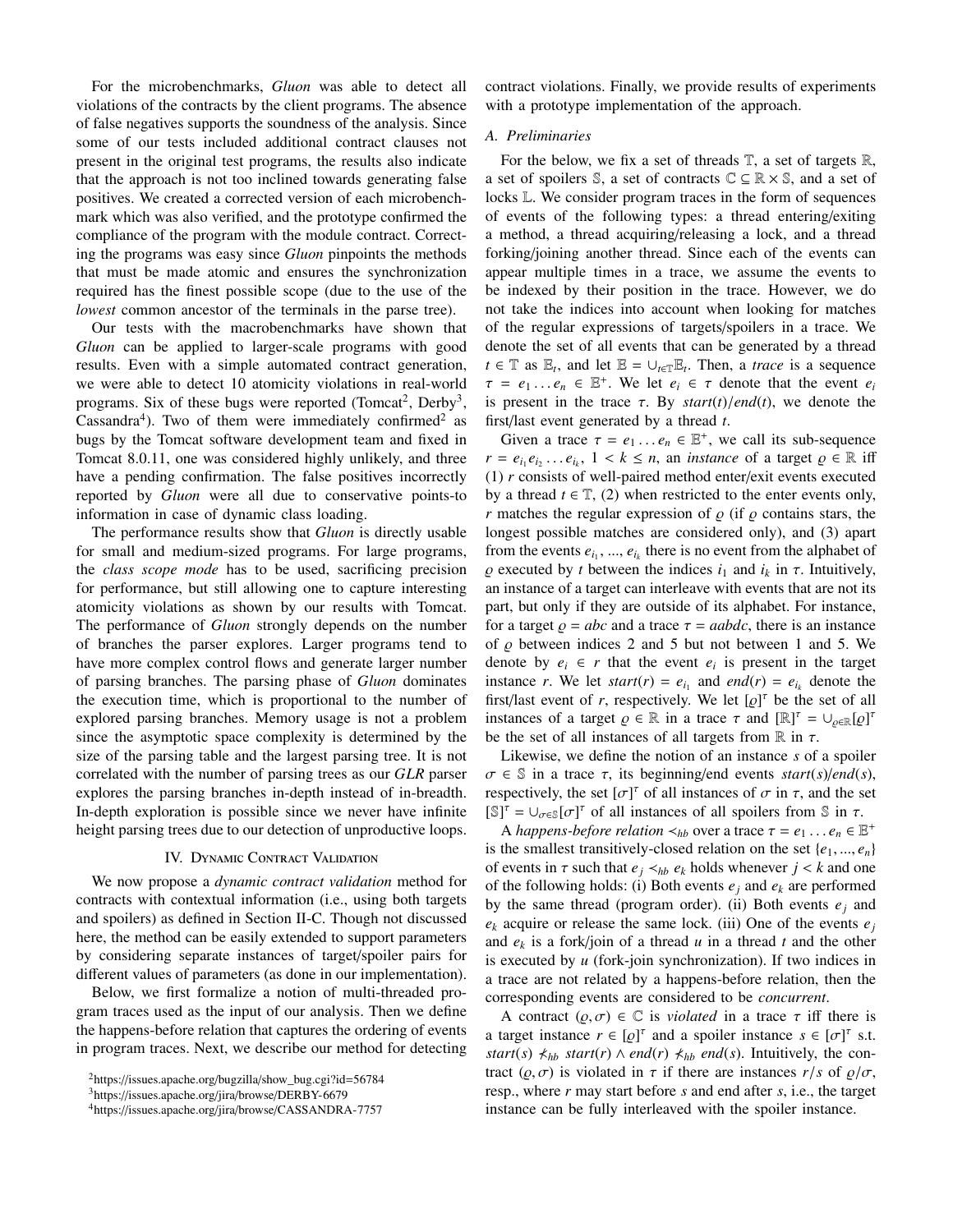# *B. On-the-Fly Dynamic Contract Validation*

If the entire trace is available, dynamic contract validation is easy. For all possibly conflicting instances of targets and spoilers, one simply checks whether a target is fully interleaved with a spoiler or not, i.e.,  $\forall (\varrho, \sigma) \in \mathbb{C}, \forall r \in [\varrho]^r, \forall s \in [\sigma]^r$ <br>checks if start(s)  $\forall y$ , start(x)  $\land$  and(x)  $\forall y$ , and(s) is satisfied checks if *start*(*s*)  $\nless_h$ <sub>*hb*</sub> *start*(*r*)  $\land$  *end*(*r*)  $\nless_h$ <sub>*hb*</sub> *end*(*s*) is satisfied. If it is, an error is reported.

However, this approach is not very practical. It scales poorly with the size of the trace, which can be huge. In some cases, e.g., for reactive programs, the trace can even be infinite. To address this problem, we propose an on-the-fly dynamic contract validation algorithm which does not require the whole trace to be available and yet guarantees that if a contract is violated in the trace, this will be detected.

*1) Trace Windows:* A crucial concept for our on-the-fly dynamic contract validation is the concept of a *trace window*, providing a gradually moving, partial view of the trace. Formally, a trace window  $\nu$  is a subsequence of the trace  $\tau$ . While, in the extreme case, the trace window may actually contain the entire trace, the goal is to keep it as small as possible. Later, we show that there is a maximum number of events that we need to keep in the window in order not to miss any error and that this number grows only with the number of targets and spoilers, not with the size of the trace.

We denote by  $[\varrho]^{\nu}$  the set of all instances of a target  $\varrho \in \mathbb{R}$ <br>a window u and by  $[\mathbb{R}^{\nu} - 1]$  solve the set of all instances in a window *v* and by  $[\mathbb{R}]^{\nu} = \bigcup_{\varrho \in \mathbb{R}} [\varrho]^{\nu}$  the set of all instances of all targets from  $\mathbb{R}$  in *v*. In the same manner, we define the of all targets from  $\mathbb R$  in  $\upsilon$ . In the same manner, we define the set  $[\sigma]^v$  of all instances of spoiler  $\sigma \in \mathbb{S}$  in v and the set  $[\mathbb{S}]^{\nu} = \bigcup_{\sigma \in \mathbb{S}} [\sigma]^{\nu}$  of all instances of all spoilers from  $\mathbb{S}$  in  $\upsilon$ .<br>We move events into the trace window  $\upsilon$  as soon is

We move events into the trace window  $\nu$  as soon as they occur. However, in order for the window not to grow indefinitely, we also have to remove some events from it. We define the  $v \rightarrow e$  operation which removes *e* from *v*. We also generalize this operation for instances of targets/spoilers. The  $v \to r$  operation removes all events from  $r \in [\mathbb{R}]^v$  from  $u$  provided they do not belong to another currently tracked  $\nu$  provided they do not belong to another currently tracked instance of a target or spoiler, i.e.,  $\forall e_i \in r : v \rightarrow e_i \iff$  $(\forall x \in [\mathbb{R}]^v \cup [\mathbb{S}]^v, x \neq r : e_i \notin x) \land (\forall x \in [\mathbb{R}]^r \cup [\mathbb{S}]^r, start(x) \in$ <br>  $u \land end(x) \notin u : e_i \notin x$ ) I ikewise, we define the  $u \to s$  $v \wedge end(x) \notin v : e_i \notin x$ ). Likewise, we define the  $v \rightarrow s$ operation that removes all events from  $s \in [\mathbb{S}]^T$  from *v*. As we show below one can discard events corresponding to some of show below, one can discard events corresponding to some of the older spoiler and target instances when newer ones appear in the window. The conditions allowing us to discard such instances are safe in that at least one instance of a violation of each target by each spoiler is always reported. However, if there are multiple occurrences of the conflict, just one is guaranteed to be preserved.

*2) Discarding Spoilers:* First, we aim at reducing the number of spoiler instances in a trace window. We say that discarding a spoiler instance *s* (i.e., removing this particular instance from the current trace window and not considering it in further contract violation detection) is *safe* iff whenever a contract violation can be detected using *s*, it can be detected without *s* too. The below lemma shows that, under some natural assumptions, reflected in our analysis, an instance  $s<sub>1</sub>$  of a spoiler  $\sigma$  can be safely discarded from the window provided the window contains a newer instance of the spoiler  $\sigma$ , i.e., an instance  $s_2$  that started later than  $s_1$ .

In particular, we assume that events appear in the window  $\nu$ as soon as they appear in the trace  $\tau$ . Moreover, we assume that as soon as an instance  $r$  of a target  $\rho$  appears in the window  $v$ , i.e.,  $r \in [\varrho]^{\nu}$  becomes true, *r* is checked for contract violation against all instances s of all spoilers  $\sigma \in \mathcal{C}(\alpha)$  conflicting with against all instances *s* of all spoilers  $\sigma \in \mathbb{C}(\rho)$  conflicting with the given target  $\varrho$  that appear in the window  $v$ , i.e.,  $s \in [\sigma]^{\nu}$ .<br>Then the following holds (for proofs, see [111]) Then the following holds (for proofs, see [11]).

**Lemma 1.** Let  $s_1, s_2 \in [\sigma]^v$  be instances of a spoiler  $\sigma \in \mathbb{S}$ <br>present in a window u of a trace  $\tau$ . If s. started before s. *present in a window* <sup>υ</sup> *of a trace* <sup>τ</sup>*. If s*<sup>1</sup> *started before s*2*, i.e., start*( $s_1$ )  $\lt_{hb}$  *start*( $s_2$ )*, it is safe to discard s<sub>1</sub> from v.* 

Using Lemma 1 and the fact that spoiler instances in a single thread are ordered wrt  $\lt_{hb}$ , we can prove the below lemma that limits the number of spoiler instances to be preserved.

**Lemma 2.** Let  $T = \{ t \in \mathbb{T} \mid start(t) = e_l \Rightarrow l \leq j \}$  be the set *of threads that started before the end of a window*  $v = e_i \dots e_j$ *.<br>For each thread*  $t \in \mathbb{T}$  *and for each spoiler*  $\sigma \in \mathbb{S}$ *, we need to For each thread*  $t \in \mathbb{T}$  *and for each spoiler*  $\sigma \in \mathbb{S}$ *, we need to preserve just the last instance of*  $\sigma$  *in*  $\nu$  *running within t.* 

*3) Discarding Targets:* We now aim at reducing the number of target instances, which turns out to be more challenging than for spoilers. We say that discarding a target instance  $r$  is *safe wrt a spoiler instance s* iff whenever a contract violation between *r* and *s* can be detected, then a conflict between *s* and some other target instance  $r'$  can be detected too. Note that, unlike in the case of spoilers, discarding a target instance is defined as safe wrt a given spoiler instance and not in general.

First, Lemma 3 shows that, given instances  $r_1$  and  $r_2$  of a target  $\varrho$  where  $r_1$  ends before  $r_2$  starts,  $r_1$  can be safely discarded wrt any spoiler instance that (i) has not even started before the end of the window or that (ii) started even before  $r_1$ .

**Lemma 3.** Let  $v = e_i \dots e_j$  be a window of a trace  $\tau$  with two instances  $r_i, r_i \in [\alpha]^v$  of a target  $\alpha \in \mathbb{R}$  such that end( $r_i$ )  $\geq \alpha$ *instances*  $r_1, r_2 \in [\varrho]^v$  *of a target*  $\varrho \in \mathbb{R}$  *such that end*( $r_1$ )  $\prec_h b$  *start*( $r_2$ ) *It is safe to discard*  $r_1$  *wrt any instance*  $s \in [\pi]^r$  *of start*(*r*<sub>2</sub>)*. It is safe to discard r*<sub>1</sub> *wrt any instance*  $s \in [\sigma]^{\tau}$  *of o s o s o s s s forming a contract with o i e* (*o s*)  $\in$   $\mathbb{C}$ *a spoiler*  $\sigma \in \mathcal{S}$  *forming a contract with*  $\rho$ *, i.e.,*  $(\rho, \sigma) \in \mathbb{C}$ *, whenever either (i) s starts behind the window* υ*, meaning that if start*(*s*) =  $e_l$ , then  $j < l$ , or (*ii*) *s starts before*  $r_1$  *starts,*<br>*i.e. start*(*s*)  $\angle v$ , *start*(*r*,) *i.e., start*(*s*)  $\lt_{hb}$  *start*(*r*<sub>1</sub>)*.* 

Next, we consider the case when an instance *s* of a spoiler  $\sigma$ is running at the end of the window  $v$ , there are two instances *r*<sub>1</sub> and *r*<sub>2</sub> of the same target  $\varrho$  conflicting with  $\sigma$ , *r*<sub>1</sub> ends before  $r_2$  starts, but *s* does not start before  $r_1$  and  $r_2$ . Lemma 4 shows that, in this case, discarding  $r_1$  is safe wrt *s*.

Lemma 4. *Assume a window* υ *of a trace* τ *with two target instances*  $r_1, r_2 \in [\varrho]^v$  *of a target*  $\varrho \in \mathbb{R}$  *s.t. end*( $r_1$ )  $\prec_{hb}$  *start*( $r_2$ )*. Let*  $s \in [\pi]^t$  *be an instance of a spoiler*  $\pi \in \mathbb{S}$  *that forms Let*  $s \in [\sigma]^{\tau}$  *be an instance of a spoiler*  $\sigma \in \mathbb{S}$  *that forms* a contract with  $\alpha$  *i.e.*  $(\alpha, \sigma) \in \mathbb{C}$  *it is running at the end a contract with*  $\rho$ , *i.e.*,  $(\rho, \sigma) \in \mathbb{C}$ , *it is running at the end of*  $v$ , *i.e.*, *start*( $s$ )  $\in v$  *but end*( $s$ )  $\notin v$ , *and it has not started before the given target instances, i.e., start(s)*  $k_{hb}$  *start(r<sub>2</sub>)*. *Then discarding r*<sup>1</sup> *is safe wrt s.*

Since we check each spoiler instance against all target instances that are currently in the trace window as soon as the spoiler instance gets into the window, we can prove the below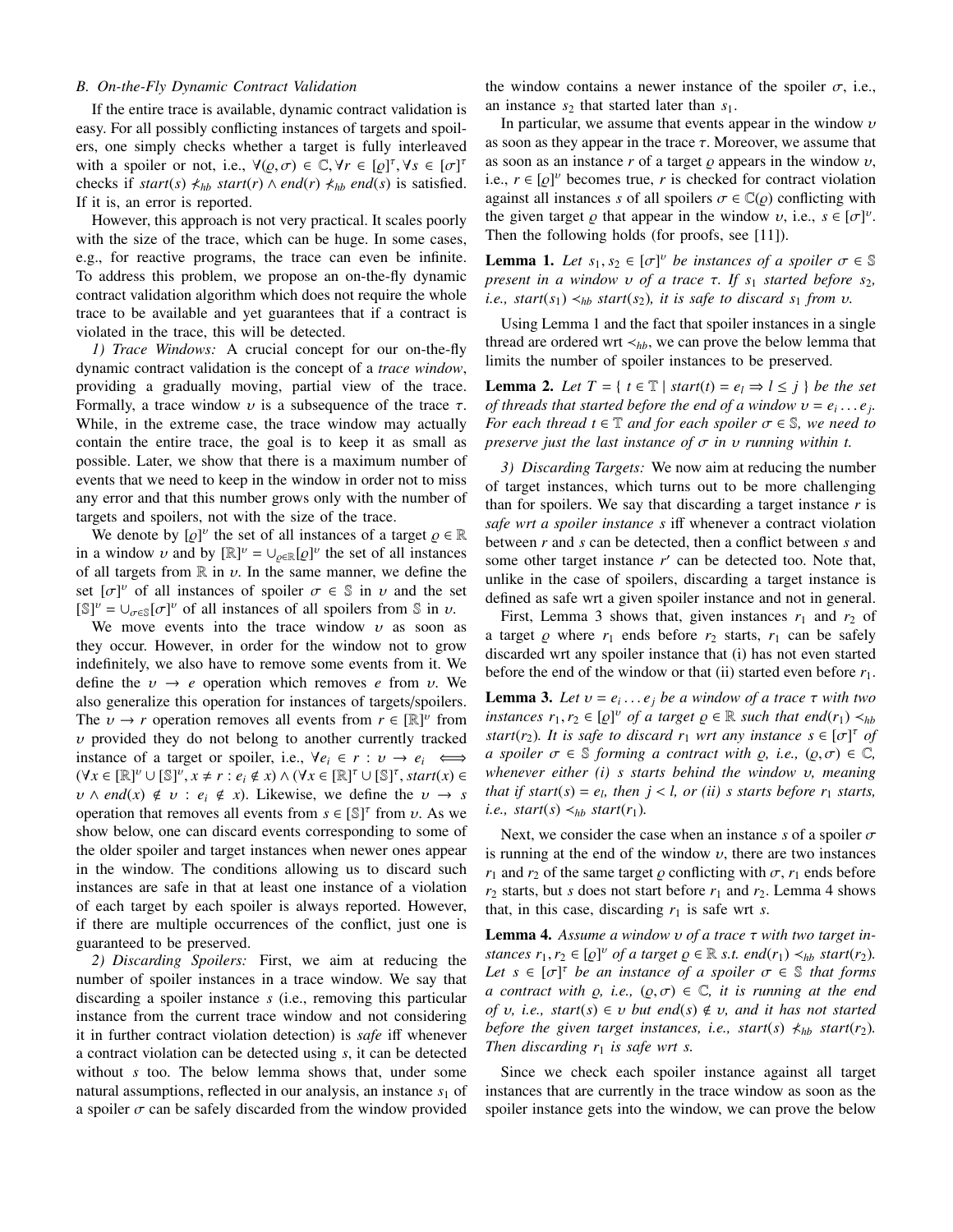upper bound on the number of target instances to be preserved. Intuitively, by Lemma 3, one instance is kept wrt all not yet started and—on the other hand—old but still running spoiler instances. Further, by Lemma 4, one instance per thread in which a newer spoiler instance is running is to be preserved.

**Lemma 5.** Let  $T_1 = \{ t \in \mathbb{T} \mid start(t) = e_l \Rightarrow l \leq j \}$  be the *threads that started before the end of a window*  $v = e_i \dots e_j$ *, and let*  $T_2 = 1$  *t*  $\in T_1 \mid and(t) = e_i \rightarrow 1 \times i \}$  *be the threads and let*  $T_2 = \{ t \in T_1 \mid end(t) = e_l \Rightarrow l > j \}$  *be the threads running at the end of* <sup>υ</sup>*. For each thread in T*<sup>1</sup> *and each target*  $\rho \in \mathbb{R}$ *, we need to preserve at most*  $|T_2| + 1$  *instances of*  $\rho$ *.* 

*4) Vector Clocks and Further Optimizations:* Next, as a further optimization, we will first introduce an application of *vector clocks* for efficiently tracking information about the happens-before relation between the spoiler/target instances that are (or were) in the current trace window. Essentially, instead of remembering the entire sequence of events forming a target/spoiler instance, we will remember the vector clocks of their start and end only. Keeping just these two vector clocks is sufficient as we need to know the happens-before relation only between the starts and ends of conflicting target/spoiler instances. Next, from Lemma 5, we know that we need to track—in the worst-case—for each thread and for each target, one instance of the target for each thread in which some potentially conflicting spoiler instance is running (a consequence of Lemma 4) plus one further instance for all other running or not yet started spoiler instances (a consequence of Lemma 3). We will propose an optimisation which will allow us to preserve, for each thread  $t$  and each target  $\varrho$ , the vector clocks of both the beginning and end just for the last instance of  $\rho$  in  $t$  only. For the other instances required to be tracked by Lemma 4, we will remember the vector clock of their end only.

In general, a *vector clock*  $VC : \mathbb{T} \to \mathbb{N}$  contains a clock value for each thread  $t \in \mathbb{T}$  recorded at a certain point. In particular, we maintain, for each  $t \in \mathbb{T}$ , a vector clock  $\mathbb{C}_t$ whose entries  $\mathbb{C}_t(u)$  record, for each  $u \in \mathbb{T}$ , the clock value of the last operation of *u* that happens before the current operation of *t*. The *t*-component of this vector clock then represents the clock of the thread *t*. It is incremented at each lock release or fork operation. Next, we maintain a vector clock  $L_l$  for each lock  $l \in \mathbb{L}$ . These vector clocks are updated on synchronisation operations that impose a happens-before order of operations from different threads in a way described in [19].

Further, we assign to each event  $e \in \tau$  executed by a thread  $t \in \mathbb{T}$  a vector clock  $VC_e$ . This vector clock is set to the value of  $\mathbb{C}_t$  when *e* is encountered in the execution of the program. It can then be determined whether an event  $e_t$  executed in the thread *t* happens before an event *e<sup>u</sup>* executed in a thread *u*, i.e.,  $e_t \lt_{hb} e_u$ , by checking whether  $VC_{e_t}(t) \le VC_{e_u}(t)$ .

To allow for checking the conditions determining if a contract was violated or not, it now suffices to record the vector clocks of the start and end of the spoiler and target instances that are to be kept in the window wrt Lemmas 1, 3, and 4.

Moreover, for the target instances *r* to be remembered according to Lemma 4, i.e., those for which there is some running spoiler instance *s* that can collide with *r*, we can reduce the amount of stored information even further as follows. Instead of storing the vector clocks of the beginning and end of each target instance *r* of the above kind that appears in some thread *t*, we proceed as follows: (1) We remember in which threads *u* there are running spoiler instances *s* satisfying the first condition of contract violation wrt *r*, i.e., *start*(*s*)  $\nless$ *hb start*(*r*). (2) We remember the time when *r* ends its execution, i.e.,  $VC_{end(r)}(t)$ , which is needed to check the second condition of contract violation, i.e., *end*(*r*)  $\nless_h$ *hb end*(*s*), once *s* ends. Both of these pieces of information can be remembered by maintaning a mapping  $PV_t^{\varrho,\sigma}$ :  $\mathbb{T} \to \mathbb{N}$  for the thread  $t \in \mathbb{T}$ , the target  $\rho \in \mathbb{R}$  whose instance *r* is, and the spoiler  $\sigma \in \mathbb{S}$  whose instance *s* is. Namely, for each thread *u* containing a spoiler instance *s* satisfying the first condition of contract violation, we may set  $PV_t^{\rho,\sigma}(u)$  to  $VC_{end(r)}(t)$ , while setting the other entries of  $PV_t^{\varrho,\sigma}$  to 0.<sup>5</sup>

Using the above, when a spoiler instance *s* finishes its execution in a thread *t*, it suffices to check  $PV_u^{\varrho,\sigma}(t)$  for each thread *u* other than *t* (as we do not consider conflicts within a single thread). $6$  If the value is not 0, we know that the first condition of contract violation between *s* and the target instance *r* that ran in the thread *u* that we remebered through  $PV_u^{\omega, \sigma}$  only was satisfied. Then, by checking  $PV_u^{\varrho,\sigma}(t) \le VC_{end(s)}(u)$ , we can determine if a violation occurred or not.

*5) Method Description:* We now summarise our optimized on-the-fly contract violation detection. Most of it is done by Algorithm 2 at method exit events. Algorithm 2 handles both conflicts between the latest, so far fully remembered spoiler and target instances (lines 3, 11) as well as between newly finished spoiler instances and older target instances partially remembered via  $PV_t^{\varrho,\sigma}$  (lines 12–13). Algorithm 2 also discards older target/spoiler instances  $r'/s'$  (lines 7, 9)<br>and maintains the  $PU^{g,\sigma}$  manning (line 6). The latter is done and maintains the  $PV_t^{\rho,\sigma}$  mapping (line 6). The latter is done by recording the above described data about an older target instance  $r'$  that can still collide with some running spoiler instance *s* according to Lemma 4, which is tested on lines 4–6, before  $r'$  is removed from the window.

Apart from the above, at an entry to a method, we perform recognition of target/spoiler instances. That is done using finite automata for recognising sequences of events matching the regular expressions representing the corresponding targets/spoilers, respectively. New runs through the automata may be initiated at each event, and, at the same time, an attempt to extend all so-far unfinished runs is done (if such a run cannot be extended via the current event and the event belongs to the alphabet of the concerned automaton, the run is discarded). When an exit from a method is encountered,

<sup>&</sup>lt;sup>5</sup>By setting  $PV_v^{\varrho,\sigma}(u)$  to  $VC_{end(r)}(t)$ , we remember both that the first condition of contract violation has been satisfied between *r* and *s* and the time when  $r$  ended. The time is remembered multiple times for possibly different threads *u*, but we tolerate this for the sake of obtaining uniform data structures. Since the space needed to store  $PV_t^{\psi,\sigma}$  corresponds to that of a vector clock, and we have a single  $PV_l^{\rho,\sigma}$  instead of two vector clocks for each target instance that needs to be remembered according to Lemma 4, we save up to  $2 \cdot |T_2| - 1$  vector clocks where  $T_2$  is the set of currently running threads.

<sup>&</sup>lt;sup>6</sup>The meaning of the threads is swapped here wrt the previous paragraph in order to have the explanation in line with the code in Fig. 2.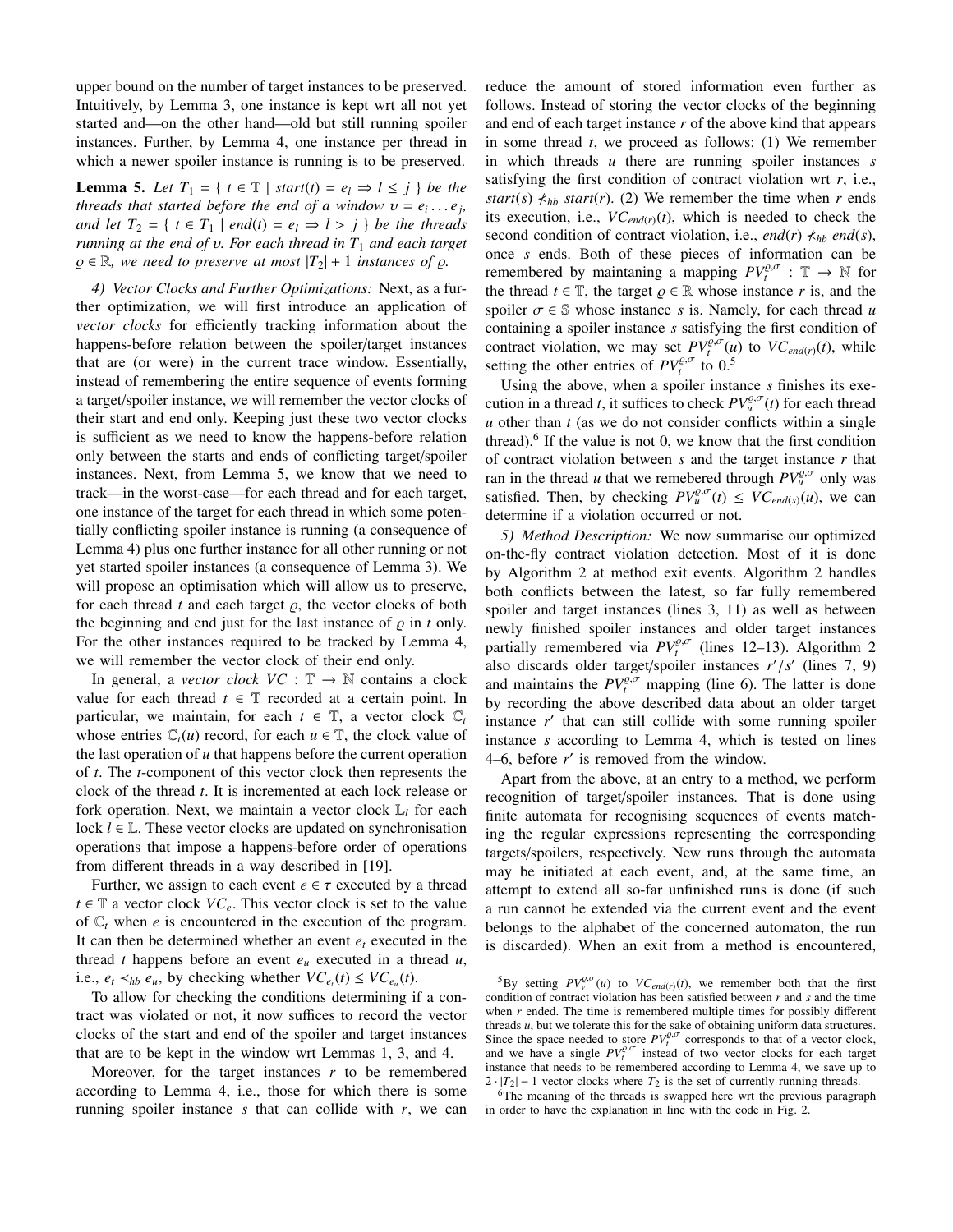**Data:** window *v*, event  $e \in \mathbb{E}$  generated by thread  $t \in \mathbb{T}$ <br>if  $\exists \rho \in \mathbb{R}, r \in [\rho]^{\nu}$ :  $e = end(r)$  then // Target ended **1** if  $\exists \varrho \in \mathbb{R}, r \in [\varrho]_t^v : e = end(r)$  then *//* Target ended

**2** for  $\sigma \in \mathbb{C}(\rho), u \in \mathbb{T} : u \neq t$  do<br>3 if  $\exists s \in [\sigma]^v : start(s) \nless_h st$ 

- **if**  $\exists s \in [\sigma]_u^v$ : *start*(*s*)  $\nless_h b \text{ start}(r) \land end(r) \nless_h b \text{ end}(s)$ <br>**then** *r* is violated by *s* · then *r* is violated by *s* ;
- **if**  $\exists s \in [\sigma]_u^{\tau}$  :  $start(s) \in \nu \wedge end(s) \notin \nu$  then<br>**if** start(s)  $\lt_{\nu}$  start(x) then
- 5 if  $start(s) \prec_{hb} start(r)$  then
- 6 if  $\exists r' \in [Q]_t^V : r' \neq r \wedge start(s) \nmid k_b \text{ start}(r')$  then<br>  $PV^{Q,\mathcal{F}}(u) VC_{\mathcal{F}}(u)$  (*x*)  $PV_t^{\varrho,\sigma}(u) = VC_{end(r')}(t)$ ;
- 7 if  $\exists r' \in [\varrho]_t^v : r' \neq r$  then  $v \to r'$ ;<br>8 if  $\sigma \in \mathbb{S}$ ,  $s \in [\sigma]_t^v : end(s) = e$  then
- **8** if  $\sigma \in \mathbb{S}$ ,  $s \in [\sigma]_t^v : end(s) = e$  then // Spoiler ended<br>**9** if  $\exists s' \in [\sigma]_t^v : s' \neq s$  then  $y \rightarrow s'$ .
- 9 if  $\exists s' \in [\sigma]_t^v : s' \neq s$  then  $v \to s'$ ;<br>0 for  $0 \in \mathbb{C}(\sigma)$ ,  $u \in \mathbb{T} : u \neq t$  do.
- 10 for  $\varrho \in \mathbb{C}(\sigma)$ ,  $u \in \mathbb{T} : u \neq t$  do<br>11 if  $\exists r \in [\varrho]^v : start(s) \nless_h sta$
- **if** ∃*r* ∈  $[Q]_u^v$  : *start*(*s*)  $\nless$ *h<sub>b</sub> start*(*r*) ∧ *end*(*r*)  $\nless$ *h<sub>b</sub> end*(*s*) **then** *r* is violated by *s* · **then**  $r$  is violated by  $s$ ;

12 if 
$$
PV_u^{\varrho,\sigma}(t) \neq 0 \wedge PV_u^{\varrho,\sigma}(t) \le VC_{end(s)}(u)
$$
 then

13 an instance of  $\rho$  is violated by  $s$ ;

Algorithm 2: Contract violation detection at method exit.

a check is performed to see whether some of the runs has reached an accepting state (this will then be recognised via the *end*( $r$ )/*end*( $s$ ) predicates on lines 1/8 of Algorithm 2).

#### *C. Implementation and Experiments*

We implemented the above approach extended to distinguish values of one parameter by tracking different target/spoiler instances for its different values. We used the ANaConDA framework [17] to monitor method calls and synchronization events in running C/C++ programs. ANaConDA also provides us with heuristic *noise injection* [15] that can disturb the common thread scheduling by inserting various delays into the threads. This can increase the number of witnessed interleavings and hence chances to see an interleaving from which our analysis can deduce that a contract violation is possible. We thus use two orthogonal methods to find rare concurrency-related bugs: noise injection and extrapolation based on the happens-before relation. In particular, we inject noise before the last method of each target instance which prolongs its execution and increases chances to encounter a spoiler instance capable of interleaving the target instance and causing a contract violation.

We tested our implementation on a set of small benchmarks with known atomicity violations as well as two real-world programs, Link Manager and Chromium-1. The small programs were taken from [2], [3], [40] and were also used in Section III-E to evaluate the static validation method (we used a C++ version as close as possible to the Java version).

Link Manager is a component of a cloud-connected thermostat used for managing parallel task processing (we were not allowed to identify the company developing it). A *manager* thread is issuing tasks to *executor* threads, which send results of the assigned tasks back to the *manager* through a shared queue. Our tool was used in the early stages of development of this program, and it uncovered an order violation error that happened when an *executor* sent the result of its task before the *manager* initialised the queue used to transfer the data. This caused the *manager* to wait forever for the task to be

TABLE II: Validation results for dynamic analysis.

| <b>Benchmark</b>       | pairs<br>$\overline{1}$ | w<br>₫.        | False<br>osit | ote | ⋧<br>S         | Ě    | $\mathbf{S}$<br>Time |
|------------------------|-------------------------|----------------|---------------|-----|----------------|------|----------------------|
| Coord03 <sup>[2]</sup> | 8                       | 380            | 0             | 0   | 380            | 116  | 1.01                 |
| Coord04 [3]            | 4                       | 24             | 0             | 0   | 24             | 53   | 0.52                 |
| Local [2]              | 4                       | $\overline{c}$ | $\theta$      | 0   | $\overline{c}$ | 27   | 0.52                 |
| $NASA$ [2]             |                         | 100            | $\theta$      | 0   | 100            | 96   | 0.60                 |
| Account [40]           |                         | 176            | 0             | 0   | 176            | 54   | 0.53                 |
| Link Manager           | 2                       |                | 0             | 0   |                | 1.5K | 1.14                 |
| Chromium-1             | 2                       | 2              | 0             | 0   | 2              | 7.5M | 49.12                |

finished. One of the contracts we checked required that the queue cannot be used before it is initialised, i.e., no send or receive can occur between the start of the *manager* and the initialisation of the queue. The error occurred very rarely, so normal tests were unable to detect it. Our tool, however, was able to detect the error, and it was then promptly fixed.

Chromium-1 is a program from the RADBench benchmark [24], an older version of the Chrome browser (version 6.0.472.35) containing a known atomicity violation leading to an assertion failure. As this error can be described using a contract, we tried our tool to find the error. The experiment was successful, showing that our tool can handle even large programs. Interestingly, to find the error without the on-the-fly approach, one would need to store a trace with more than 17 million method calls (about 1.6 GB of data) while the on-thefly method needed about 10 MB of data only.

Table II provides results of experiments with our dynamic approach. The *T*/*S Pairs* column gives the number of target/spoiler pairs considered. The column *Contract Violations* gives the number of instances of such pairs found violated.<sup>7</sup> The column *False Positives*, included for compatibility with Table I, contains zeros only as, unlike the static approach, the dynamic one considers solely executable sequences of method calls (indeed, they were seen to execute). The column *Potential AV* contains numbers of detected contract violations that need not stay real if the values of more than one parameter per contract are taken into account (which is not yet supported in our tool). The column contains zeros only showing that we sufficed with tracking a sole parameter in all our experiments.<sup>8</sup> The column *Real AV* gives numbers of contract violations guaranteed to be real as they used at most one parameter, and our tool was thus able to distinguish the needed instances. Finally, the columns *SLOC* and *Time* give the numbers of lines of the considered programs and the analysis time.

The results show that our approach can be used to find real errors in real-world programs. Moreover, it can be used to detect not only atomicity violations, but also order violations which are hard to be found using exiting techniques.

<sup>7</sup>Compared with the static approach, we look for contract violations in the *execution* of a program, not its source code. As the code containing a contract violation may be executed repeatedly, we can detect (and report) the same contract violation many times. The static approach reports it only once.

<sup>8</sup>We tried an experiment in which we tracked no parameter values at all. Then, for Chromium-1, our tool reported 14 potential violations instead of the 2 real ones, showing that distinguishing target/spoiler instances is important.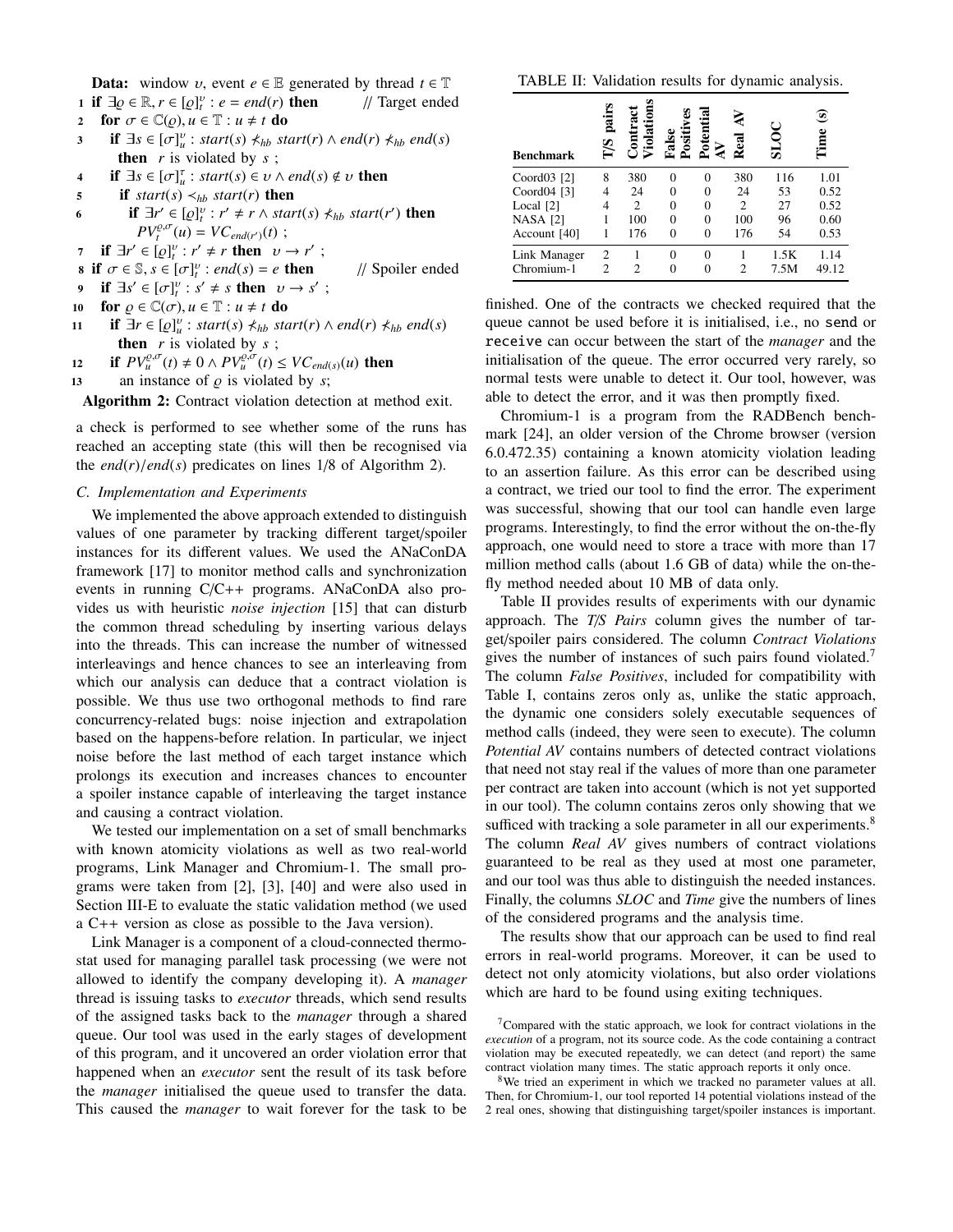## V. Related Work

Design by contract was introduced by Meyer [31] as a way to write robust code, using contracts between programs and objects, checked at runtime. In this context, a contract consists of a pre- and post-condition of a method such that when the call of a method satisfies its pre-condition, the post-condition is guaranteed to be satisfied upon return from the method.

Cheon et al. [8] proposed a way of using contracts to specify protocols for accessing objects in a sequential setting. The contracts use regular expressions describing sequences of calls that can be executed for a given object. Hurlin [22] extended [8] with operators allowing one to specify which methods may be executed concurrently. The work, however, does not show how to validate such contracts, it only proposes a technique for automatically generating programs from contracts that are to be proven correct (e.g., by theorem proving) to show that the contracts adhere to the protocols they specify.

In [5], [34], *typestates* are used to specify protocols for accessing objects. A typestate can describe both the legal sequences of method calls and the data these methods may work with. In [5], the protocol must be defined by the user and then validated using three static analyses. If these analyses cannot establish correctness of the program, dynamic analysis is used to find protocol violations. In [34], a dynamic analysis is used to automatically infer protocols from program runs and then static analysis is used to check the protocols. All the protocols, however, do not consider concurrency-related issues. Beckman et al. [4] showed how to use *typestates* in concurrent scenarios. Their approach, however, requires the user not only to define the protocols to be checked, but also to annotate the code with additional information needed by the static checker to check if the protocols are respected. Typestate specifications are also much more complex compared with the specifications based on contracts we propose in this paper.

The work [30] deals with JavaMOP specifications of desired program properties that are validated dynamically at runtime. Using the approach, one can specify that some sequence of methods must be atomic, but the specific way of ensuring the atomicity (e.g., the fact that some lock must be held) has to be encoded by the user in the specification. On the other hand, when our contracts are used for checking atomicity, the user just specifies the sequence of method calls and does not have to care about the way the atomicity should be ensured.

Most works targeting errors in concurrent programs have concentrated on detecting data races and deadlocks. These errors are, however, of a different nature than those captured by contracts, and hence methods and tools developed for detecting them—including well-known ones, such as, Eraser [36], RaceTrack [42], GoldiLocks [13], FastTrack [19], or Good-Lock [21]—cannot be used for contract violation detection.

Significantly less works targeted detection of various kinds of atomicity violation [18], [29], [40], including different forms of high-level data races [2], [12], [14] or stale value errors [3], [6], [12]. Detectors based on access patterns to shared variables [28], [39], type systems [7], semantic invariants [10], and dynamic analysis [18], [20], [41] have been proposed for detecting this kind of errors. Despite atomicity violation is closer to contract violation, contract violation is still more general. This is, atomicity violations can be detected as contract violations (possibly with a need to view accesses to variables as method calls) but not vice versa. An example of an error that can be captured via contract validation but not atomicity validation is that of order violation. Such an error happens in the Link Manager where a shared queue is used before it is initialised. As the queue (variable) is accessed only once in each of the threads and both accesses are guarded by the same lock, it is neither an atomicity violation nor a data race, and yet we were able to detect it.

ICFinder [27] is the closest tool to *Gluon*. It uses a static analysis to automatically infer which pairs of calls to a module are incorrect. This is achieved by identifying and applying two common incorrect composition patterns: one capturing stale value errors and the other one trying to infer correlations between method calls by analyzing the CFG of the client's program. These patterns are extremely broad and yield many false positives. The authors address this issue by filtering the results from the static analysis with a dynamic analysis that only considers violations defined in [39]. This analysis assumes that the notion of atomic set was correctly inferred by ICFinder. None of the atomicity violations detected by *Gluon* in our larger benchmarks was captured by ICFinder since their patterns failed to match the source of those violations.

In [16], a dynamic contract validation based on lock-sets was proposed. However, it supports basic contracts only, it can miss many violations, and it reports false positives. Our approach is based on the happens-before relation [19], [33], [41], encoded by vector clocks in a way specifically optimised for efficient tracking of target and spoiler instances. It supports contracts with spoilers, and it is able to detect more violations without producing false positives.

#### VI. Conclusion and Future Work

We have extended the previously established notion of contracts for concurrency with arguments and spoilers, each of the extensions allowing one to describe contracts more precisely. Then, we have proposed two methods to validate such contracts—namely, a static and a dynamic one, each of them offering complementary advantages. We have evaluated both methods on a set of simple as well as real-world programs, showing that both of them can be practically useful.

There are many possibilities for future work. For instance, while it is conceptually easy to support contracts with both arguments and spoilers in the dynamic approach, this can be rather costly in practice due to many target and spoiler instances to be tracked. Suitable optimisations are thus likely needed. Next, static validation of contracts with contextual information remains open. Further, it seems promising to combine the static and dynamic approach—e.g., by letting the static approach to drive the dynamic one to likely problematic code. More involved ways of automatically deriving contract candidates are also an interesting issue for further work.